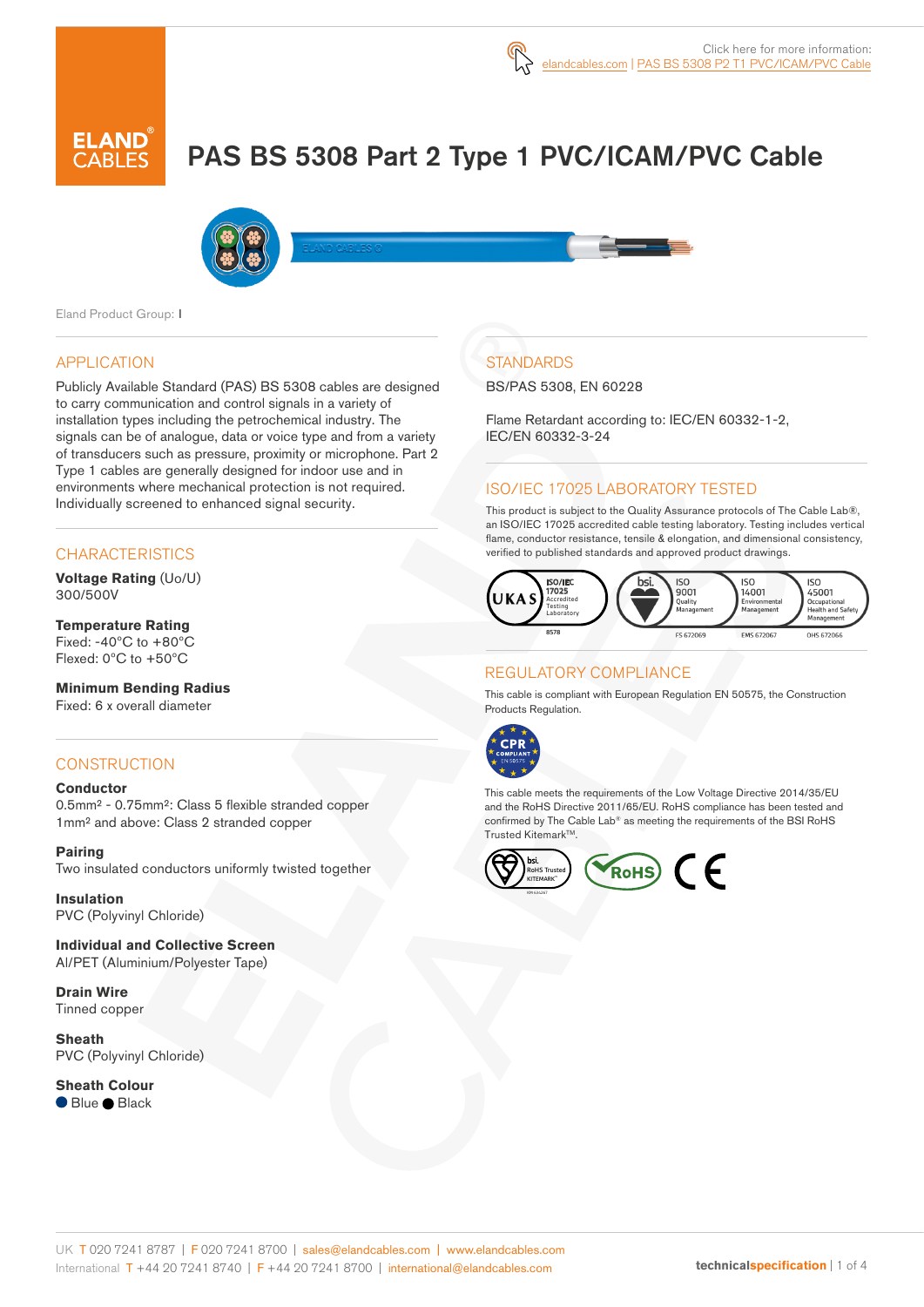# DIMENSIONS

| ELAND PART NO. | NO. OF<br>PAIRS/TRIPLE | NOMINAL CROSS SECTIONAL AREA<br>mm <sup>2</sup> | NOMINAL OVERALL DIAMETER<br>mm |
|----------------|------------------------|-------------------------------------------------|--------------------------------|
| I0205P2T1ICP** | 2P                     | 0.5                                             | 10.7                           |
| I0275P2T1ICP** | 2P                     | 0.75                                            | 11.4                           |
| I0210P2T1ICP** | 2P                     | $\overline{1}$                                  | 11.3                           |
| I0215P2T1ICP** | 2P                     | 1.5                                             | 13.1                           |
| I0225P2T1ICP** | $2\mathsf{P}$          | 2.5                                             | 14.5                           |
| 10305P2T1ICP** | $3\mathsf{P}$          | 0.5                                             | 12.1                           |
| I0375P2T1ICP** | $3P$                   | 0.75                                            | 12.8                           |
| I0310P2T1ICP** | 3P                     | $\mathbf{1}$                                    | 13.4                           |
| I0315P2T1ICP** | 3P                     | 1.5                                             | 14.5                           |
| I0325P2T1ICP** | 3P                     | 2.5                                             | 15.9                           |
| I0505P2T1ICP** | 5P                     | 0.5                                             | 13.6                           |
| I0575P2T1ICP** | 5P                     | 0.75                                            | 14.5                           |
| I0510P2T1ICP** | $5\mathsf{P}$          | $\overline{1}$                                  | 14.5                           |
| I0515P2T1ICP** | 5P                     | 1.5                                             | 16.8                           |
| I0525P2T1ICP** | 5P                     | 2.5                                             | 18.9                           |
| I1005P2T1ICP** | <b>10P</b>             | 0.5                                             | 19                             |
| I1075P2T1ICP** | <b>10P</b>             | 0.75                                            | 20.4                           |
| I1010P2T1ICP** | <b>10P</b>             | $\mathbf{1}$                                    | 20.4                           |
| I1015P2T1ICP** | <b>10P</b>             | 1.5                                             | 23.9                           |
| I1025P2T1ICP** | <b>10P</b>             | 2.5                                             | 26.9                           |
| I1505P2T1ICP** | 15P                    | 0.5                                             | 21.9                           |
| I1575P2T1ICP** | 15P                    | 0.75                                            | 23.8                           |
| I1510P2T1ICP** | 15P                    | $\mathbf{1}$                                    | 23.7                           |
| I1515P2T1ICP** | 15P                    | 1.5                                             | 27.6                           |
| I1525P2T1ICP** | 15P                    | 2.5                                             | 31.1                           |
| I2005P2T1ICP** | 20P                    | 0.5                                             | 24.6                           |
| I2075P2T1ICP** | 20P                    | 0.75                                            | 26.8                           |
| I2010P2T1ICP** | 20P                    | $\mathbf{1}$                                    | 26.7                           |
| I2015P2T1ICP** | 20P                    | 1.5                                             | 31.1                           |
| I2025P2T1ICP** | 20P                    | 2.5                                             | 35.3                           |
| I3005P2T1ICP** | 30P                    | 0.5                                             | 29.2                           |
| I3075P2T1ICP** | 30P                    | 0.75                                            | 31.5                           |
| I3010P2T1ICP** | 30P                    | $\mathbf{1}$                                    | 31.4                           |
| 13015P2T1ICP** | 30P                    | 1.5                                             | 36.8                           |
| I3025P2T1ICP** | 30P                    | 2.5                                             | 41.8                           |

\* Designates the sheath colour. For each Eland Cables part number replace with the colour code

## $P = \text{Pairs}$

# **CONDUCTORS**

| NOMINAL CROSS SECTIONAL AREA<br>mm <sup>2</sup> | <b>CONDUCTOR CLASS</b> | MAXIMUM DC RESISTANCE OF CONDUCTOR AT 20°C<br>ohms/km |
|-------------------------------------------------|------------------------|-------------------------------------------------------|
| 0.5                                             |                        | 39                                                    |
| 0.75                                            |                        | 26                                                    |
|                                                 |                        | 18.1                                                  |
| 1.5                                             |                        | 12.1                                                  |
| 2.5                                             |                        | 7.41                                                  |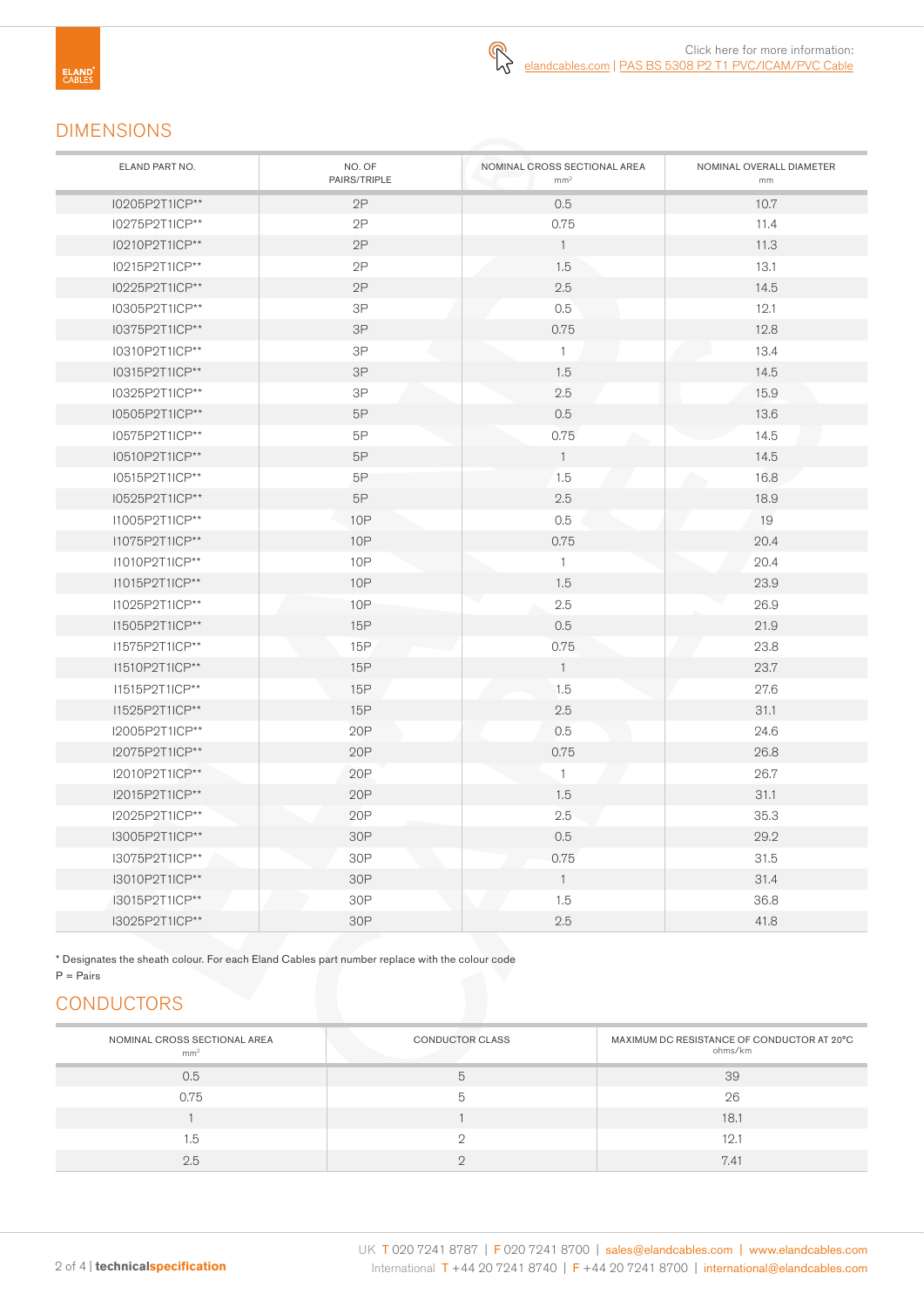

# ELECTRICAL CHARACTERISTICS

| NOMINAL CROSS<br><b>SECTIONAL AREA</b><br>mm <sup>2</sup> | <b>MUTUAL CAPACITANCE</b><br>pF/m         |                                | MINIMUM INSULATION<br>RESISTANCE AT 20°C<br>mohms/km | MAXIMUM<br>L/R RATIO<br>µH/ohms |
|-----------------------------------------------------------|-------------------------------------------|--------------------------------|------------------------------------------------------|---------------------------------|
|                                                           | Between Pairs or<br><b>Adjacent Cores</b> | Between any<br>Core and Screen |                                                      |                                 |
| 0.5                                                       | 250                                       | 450                            | $>25$                                                | 25                              |
| 0.75                                                      | 250                                       | 450                            | $>25$                                                | 25                              |
|                                                           | 250                                       | 450                            | $>25$                                                | 25                              |
| 1.5                                                       | 250                                       | 450                            | $>25$                                                | 40                              |
| 2.5                                                       | 250                                       | 450                            | $>25$                                                | 65                              |
| <b>CORE IDENTIFICATION</b>                                |                                           |                                |                                                      |                                 |

# CORE IDENTIFICATION

| PAIR NO.       | A WIRE           | <b>B WIRE</b>   |
|----------------|------------------|-----------------|
| $\mathbf{1}$   | $O$ White        | Blue            |
| $\sqrt{2}$     | $\bigcirc$ White | Orange          |
| 3              | $\bigcirc$ White | Green           |
| $\overline{4}$ | $\bigcirc$ White | <b>Brown</b>    |
| $\mathbf 5$    | $\bigcirc$ White | $\bullet$ Grey  |
| $\mathbf 6$    | $\bullet$ Red    | Blue            |
| $\,7$          | $\bullet$ Red    | Orange          |
| 8              | $\bullet$ Red    | Green           |
| $\hbox{9}$     | $\bullet$ Red    | <b>Brown</b>    |
| $10$           | $\bullet$ Red    | $\bullet$ Grey  |
| 11             | $\bullet$ Black  | Blue            |
| 12             | $\bullet$ Black  | Orange          |
| 13             | $\bullet$ Black  | Green           |
| 14             | $\bullet$ Black  | <b>Brown</b>    |
| 15             | $\bullet$ Black  | $\bullet$ Grey  |
| 16             | Yellow           | $\bullet$ Blue  |
| $17\,$         | ● Yellow         | Orange          |
| 18             | Vellow           | Green           |
| 19             | ● Yellow         | <b>Brown</b>    |
| 20             | Yellow           | $\bullet$ Grey  |
| 21             | White/Blue       | Blue            |
| 22             | White/Blue       | Orange          |
| 23             | White/Blue       | Green           |
| 24             | White/Blue       | <b>Brown</b>    |
| 25             | White/Blue       | $\bullet$ Grey  |
| 26             | Red/Blue         | Blue            |
| 27             | Red/Blue         | Orange          |
| 28             | Red/Blue         | $\bullet$ Green |
| 29             | Red/Blue         | <b>Brown</b>    |
| $30\,$         | Red/Blue         | $\bullet$ Grey  |
| 31             | Blue/Black       | $\bullet$ Blue  |
| 32             | Blue/Black       | Orange          |
| 33             | Blue/Black       | $\bullet$ Green |
| 34             | Blue/Black       | <b>Brown</b>    |
| 35             | Blue/Black       | $\bullet$ Grey  |
| 36             | Yellow/Blue      | Blue            |
| 37             | Yellow/Blue      | Orange          |